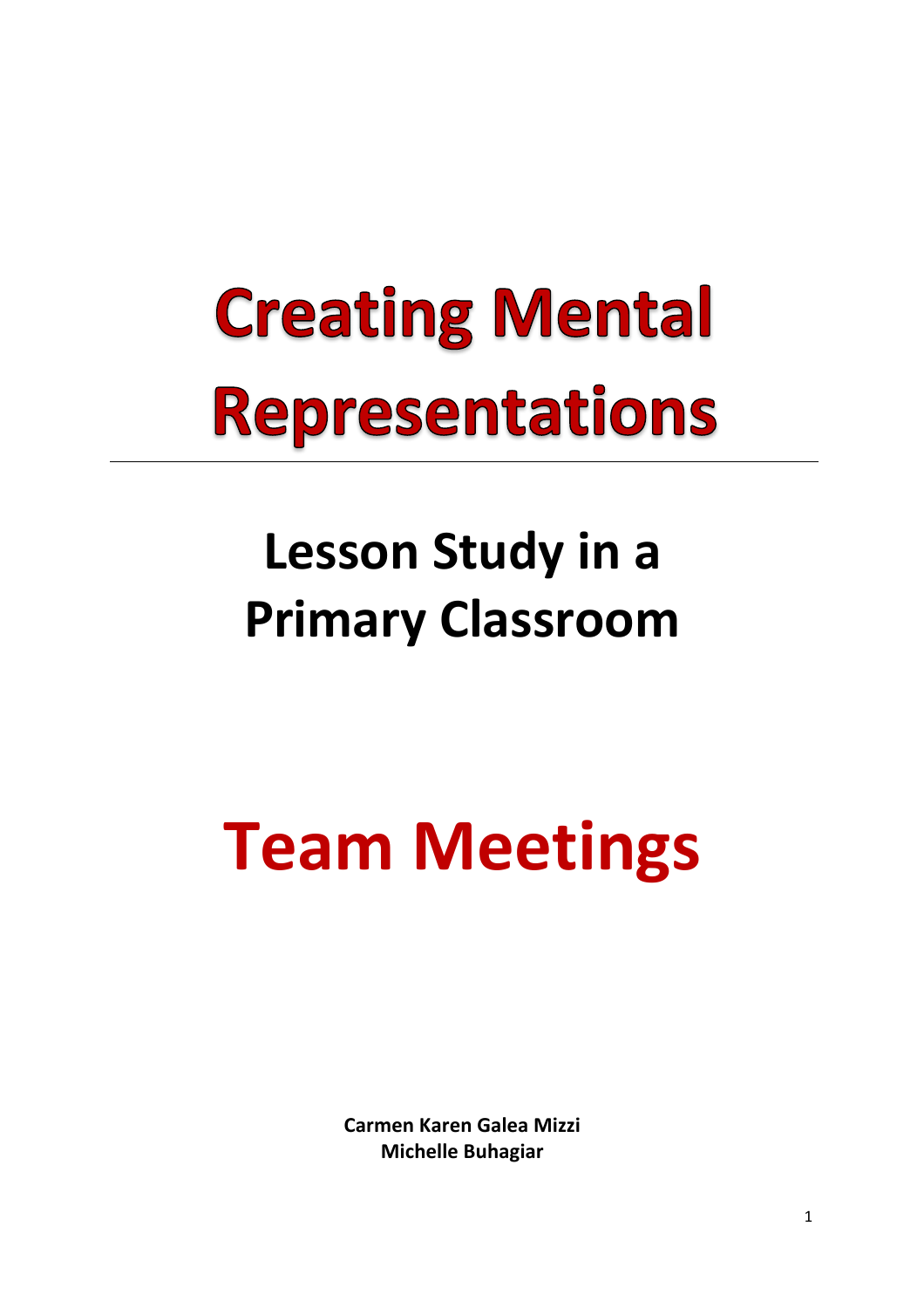#### **The Lesson Study Team:**

The Year 3 teacher, a member of the SMT and the author.

The following is a description of the process our team followed throughout the lesson study. Hereunder are the meetings including what was discussed. It is important to note that we also used other means of sharing information, ideas and materials, such as shared documents and online chats to facilitate this process.

#### **Meeting 1**

We discussed the class we would work with and evaluated their needs according to their strengths and weaknesses, the LOF's, as well as the school's aims. From here, we collaboratively decided that we would focus on literacy, in particular reading comprehension. This became our research theme. We decided to research methods of teaching and enhancing reading comprehension then meet again. In the meantime, we decided to share our ideas online in a shared document to facilitate things for us since finding meeting times proved difficult. 

#### **Meeting 2**

Through the sharing of our research online between the first meeting and the second, we concluded that we would focus on teaching visualisation as a reading comprehension strategy. The Year 3 teacher had also consulted with the school literacy co-ordinator about what we would be focusing on.

By using visualisation, you open the door for life-long reading. Most of all, you *help* develop in pupils the habit of actively thinking about what they read – *which leads to greater retention and understanding.*

(Draper, 2010).

We also researched this strategy more in depth to come prepared to plan in our actual meeting. 

In our second meeting, we set out on developing the actual lesson plan based on what we had learned through our research. This involved looking closely at the set goals and how best to reach them through this lesson. Based on our research, we decided to scaffold the instruction so that the pupils have the opportunity to move from guided to independent use of the strategy in order to gain better understanding of a story or text. We began filling in the lesson plan template we had developed. We also discussed the texts we would use, as these would be crucial in such a lesson. The texts need to offer some challenge, be descriptive enough to facilitate visualisation, and offer opportunities for the children to use visualisation to read between the lines and create elaborate images that help them understand the text better. So, we decided on the texts to use for the guided practice and the independent